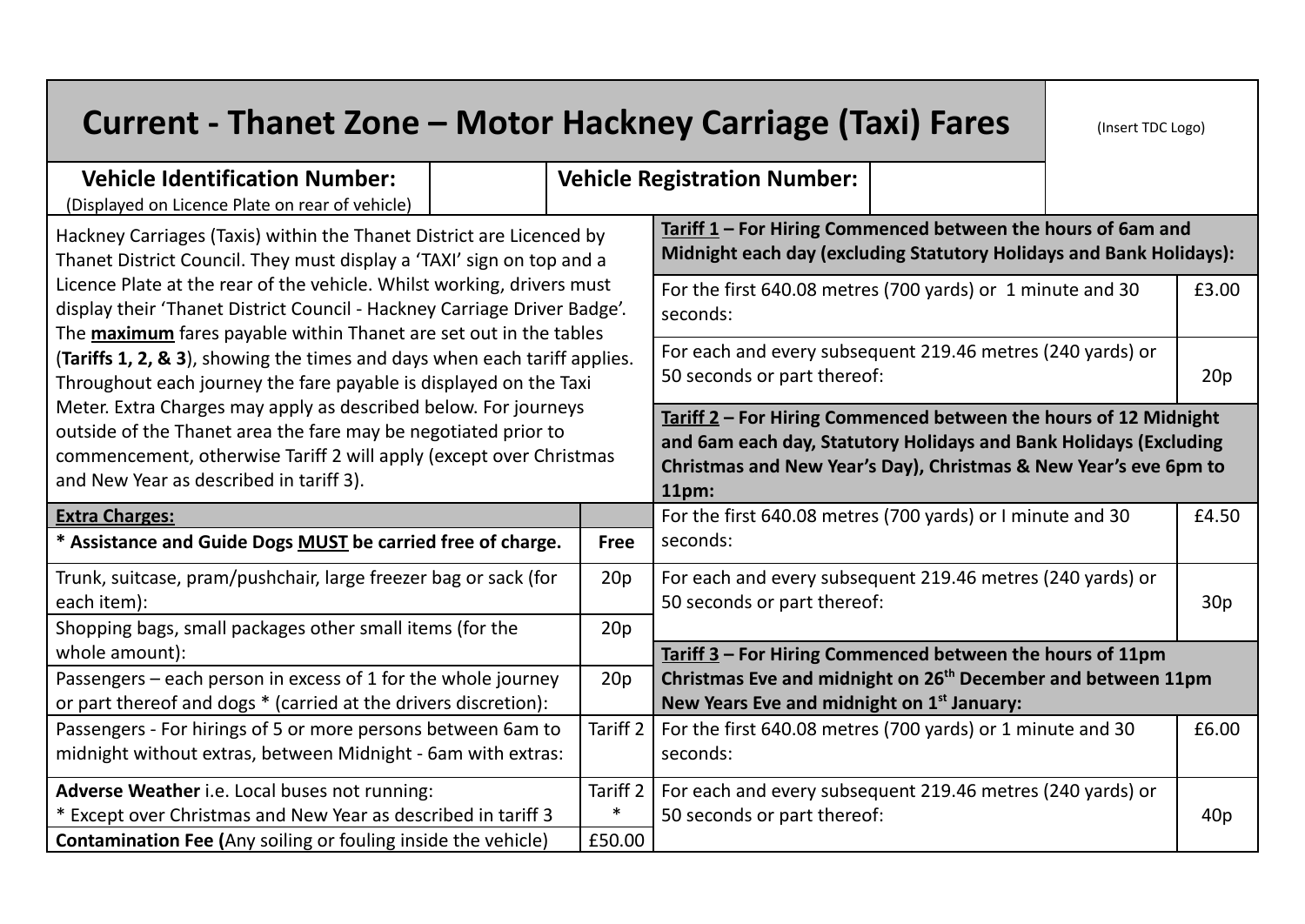| 10% Thanet Zone - Motor Hackney Carriage (Taxi) Fares                                                                                                                                                                                                                                                                                                                                                                                                                                                                                                                                                                                                                                                                                                                                   |  |             |                                                                                                                                                                                                                    |  | (Insert TDC Logo) |                 |
|-----------------------------------------------------------------------------------------------------------------------------------------------------------------------------------------------------------------------------------------------------------------------------------------------------------------------------------------------------------------------------------------------------------------------------------------------------------------------------------------------------------------------------------------------------------------------------------------------------------------------------------------------------------------------------------------------------------------------------------------------------------------------------------------|--|-------------|--------------------------------------------------------------------------------------------------------------------------------------------------------------------------------------------------------------------|--|-------------------|-----------------|
| <b>Vehicle Identification Number:</b><br>(Displayed on Licence Plate on rear of vehicle)                                                                                                                                                                                                                                                                                                                                                                                                                                                                                                                                                                                                                                                                                                |  |             | <b>Vehicle Registration Number:</b>                                                                                                                                                                                |  |                   |                 |
| Hackney Carriages (Taxis) within the Thanet District are Licenced by<br>Thanet District Council. They must display a 'TAXI' sign on top and a<br>Licence Plate at the rear of the vehicle. Whilst working, drivers must<br>display their 'Thanet District Council - Hackney Carriage Driver Badge'.<br>The <b>maximum</b> fares payable within Thanet are set out in the tables<br>(Tariffs 1, 2, & 3), showing the times and days when each tariff applies.<br>Throughout each journey the fare payable is displayed on the Taxi<br>Meter. Extra Charges may apply as described below. For journeys<br>outside of the Thanet area the fare may be negotiated prior to<br>commencement, otherwise Tariff 2 will apply (except over Christmas<br>and New Year as described in tariff 3). |  |             | Tariff 1 - For Hiring Commenced between the hours of 6am and<br>Midnight each day (excluding Statutory Holidays and Bank Holidays):                                                                                |  |                   |                 |
|                                                                                                                                                                                                                                                                                                                                                                                                                                                                                                                                                                                                                                                                                                                                                                                         |  |             | For the first 640.08 metres (700 yards) or 1 minute and 30<br>seconds:                                                                                                                                             |  |                   | £3.30           |
|                                                                                                                                                                                                                                                                                                                                                                                                                                                                                                                                                                                                                                                                                                                                                                                         |  |             | For each and every subsequent 219.46 metres (240 yards) or<br>50 seconds or part thereof:<br>22p                                                                                                                   |  |                   |                 |
|                                                                                                                                                                                                                                                                                                                                                                                                                                                                                                                                                                                                                                                                                                                                                                                         |  |             | Tariff 2 - For Hiring Commenced between the hours of 12 Midnight<br>and 6am each day, Statutory Holidays and Bank Holidays (Excluding<br>Christmas and New Year's Day), Christmas & New Year's eve 6pm to<br>11pm: |  |                   |                 |
| <b>Extra Charges:</b>                                                                                                                                                                                                                                                                                                                                                                                                                                                                                                                                                                                                                                                                                                                                                                   |  |             | For the first 640.08 metres (700 yards) or I minute and 30                                                                                                                                                         |  |                   |                 |
| * Assistance and Guide Dogs MUST be carried free of charge.                                                                                                                                                                                                                                                                                                                                                                                                                                                                                                                                                                                                                                                                                                                             |  | <b>Free</b> | seconds:                                                                                                                                                                                                           |  |                   |                 |
| Trunk, suitcase, pram/pushchair, large freezer bag or sack (for<br>each item):                                                                                                                                                                                                                                                                                                                                                                                                                                                                                                                                                                                                                                                                                                          |  | 25p         | For each and every subsequent 219.46 metres (240 yards) or<br>50 seconds or part thereof:                                                                                                                          |  |                   | 33p             |
| Shopping bags, small packages other small items (for the                                                                                                                                                                                                                                                                                                                                                                                                                                                                                                                                                                                                                                                                                                                                |  | 25p         |                                                                                                                                                                                                                    |  |                   |                 |
| whole amount):                                                                                                                                                                                                                                                                                                                                                                                                                                                                                                                                                                                                                                                                                                                                                                          |  |             | Tariff 3 - For Hiring Commenced between the hours of 11pm                                                                                                                                                          |  |                   |                 |
| Passengers - each person in excess of 1 for the whole journey<br>or part thereof and dogs * (carried at the drivers discretion):                                                                                                                                                                                                                                                                                                                                                                                                                                                                                                                                                                                                                                                        |  | 25p         | Christmas Eve and midnight on 26 <sup>th</sup> December and between 11pm<br>New Years Eve and midnight on 1 <sup>st</sup> January:                                                                                 |  |                   |                 |
| Passengers - For hirings of 5 or more persons between 6am to                                                                                                                                                                                                                                                                                                                                                                                                                                                                                                                                                                                                                                                                                                                            |  | Tariff 2    | For the first 640.08 metres (700 yards) or 1 minute and 30                                                                                                                                                         |  |                   | £6.60           |
| midnight without extras, between Midnight - 6am with extras:                                                                                                                                                                                                                                                                                                                                                                                                                                                                                                                                                                                                                                                                                                                            |  |             | seconds:                                                                                                                                                                                                           |  |                   |                 |
| Adverse Weather i.e. Local buses not running:                                                                                                                                                                                                                                                                                                                                                                                                                                                                                                                                                                                                                                                                                                                                           |  | Tariff 2    | For each and every subsequent 219.46 metres (240 yards) or                                                                                                                                                         |  |                   |                 |
| * Except over Christmas and New Year as described in tariff 3                                                                                                                                                                                                                                                                                                                                                                                                                                                                                                                                                                                                                                                                                                                           |  | $\ast$      | 50 seconds or part thereof:                                                                                                                                                                                        |  |                   | 44 <sub>p</sub> |
| <b>Contamination Fee (Any soiling or fouling inside the vehicle)</b>                                                                                                                                                                                                                                                                                                                                                                                                                                                                                                                                                                                                                                                                                                                    |  | £60.00      |                                                                                                                                                                                                                    |  |                   |                 |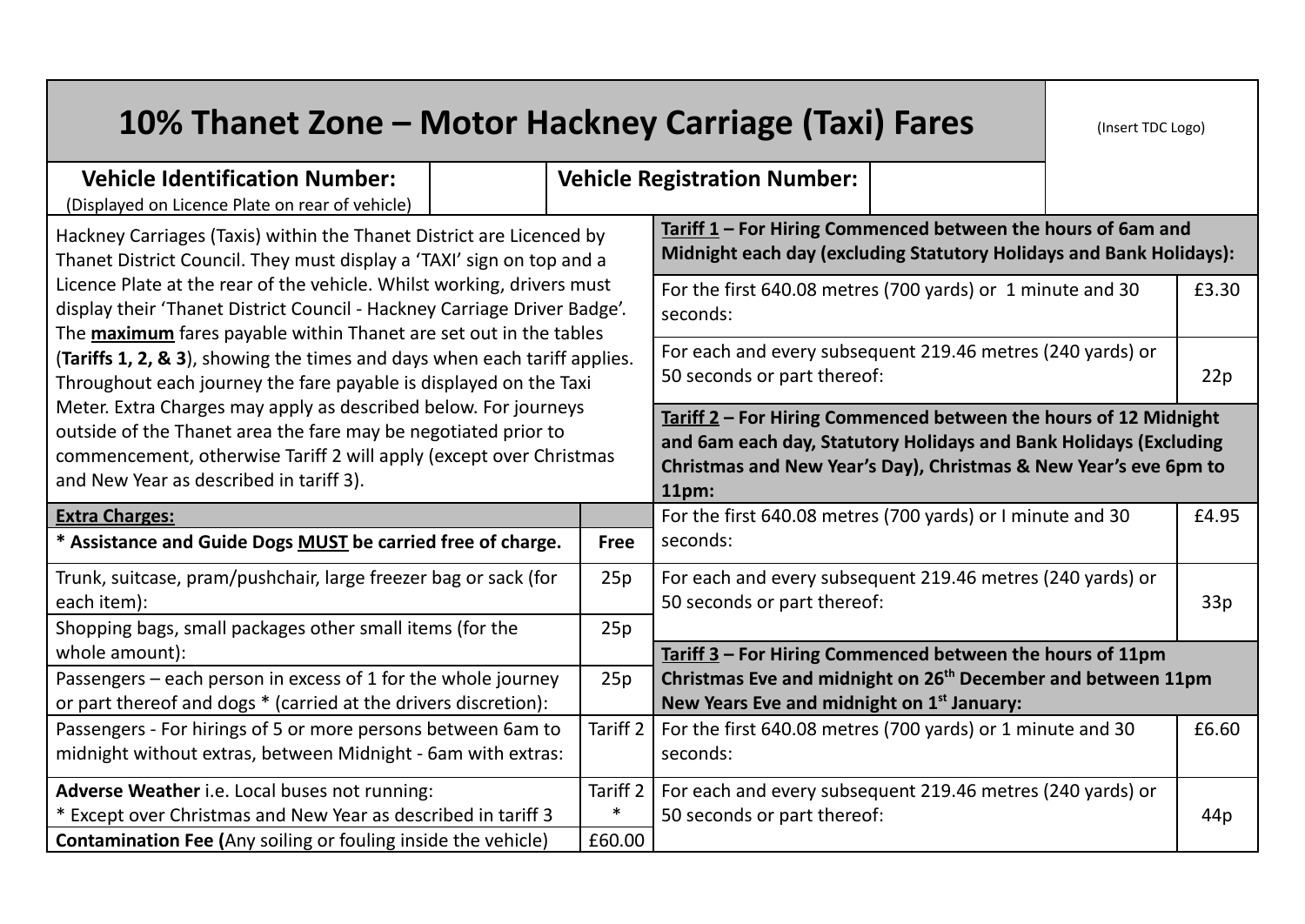| 20% Thanet Zone - Motor Hackney Carriage (Taxi) Fares                                                                                                                                                                                                                                                                                                                                                                                                                                                                                                                                                                                                                                                                                                                                   |  |                     |                                                                                                                                                                                                                    |  | (Insert TDC Logo) |       |  |
|-----------------------------------------------------------------------------------------------------------------------------------------------------------------------------------------------------------------------------------------------------------------------------------------------------------------------------------------------------------------------------------------------------------------------------------------------------------------------------------------------------------------------------------------------------------------------------------------------------------------------------------------------------------------------------------------------------------------------------------------------------------------------------------------|--|---------------------|--------------------------------------------------------------------------------------------------------------------------------------------------------------------------------------------------------------------|--|-------------------|-------|--|
| <b>Vehicle Identification Number:</b><br>(Displayed on Licence Plate on rear of vehicle)                                                                                                                                                                                                                                                                                                                                                                                                                                                                                                                                                                                                                                                                                                |  |                     | <b>Vehicle Registration Number:</b>                                                                                                                                                                                |  |                   |       |  |
| Hackney Carriages (Taxis) within the Thanet District are Licenced by<br>Thanet District Council. They must display a 'TAXI' sign on top and a<br>Licence Plate at the rear of the vehicle. Whilst working, drivers must<br>display their 'Thanet District Council - Hackney Carriage Driver Badge'.<br>The <b>maximum</b> fares payable within Thanet are set out in the tables<br>(Tariffs 1, 2, & 3), showing the times and days when each tariff applies.<br>Throughout each journey the fare payable is displayed on the Taxi<br>Meter. Extra Charges may apply as described below. For journeys<br>outside of the Thanet area the fare may be negotiated prior to<br>commencement, otherwise Tariff 2 will apply (except over Christmas<br>and New Year as described in tariff 3). |  |                     | Tariff $1$ – For Hiring Commenced between the hours of 6am and<br>Midnight each day (excluding Statutory Holidays and Bank Holidays):                                                                              |  |                   |       |  |
|                                                                                                                                                                                                                                                                                                                                                                                                                                                                                                                                                                                                                                                                                                                                                                                         |  |                     | For the first 640.08 metres (700 yards) or 1 minute and 30<br>seconds:                                                                                                                                             |  |                   | £3.60 |  |
|                                                                                                                                                                                                                                                                                                                                                                                                                                                                                                                                                                                                                                                                                                                                                                                         |  |                     | For each and every subsequent 219.46 metres (240 yards) or<br>50 seconds or part thereof:<br>24p                                                                                                                   |  |                   |       |  |
|                                                                                                                                                                                                                                                                                                                                                                                                                                                                                                                                                                                                                                                                                                                                                                                         |  |                     | Tariff 2 - For Hiring Commenced between the hours of 12 Midnight<br>and 6am each day, Statutory Holidays and Bank Holidays (Excluding<br>Christmas and New Year's Day), Christmas & New Year's eve 6pm to<br>11pm: |  |                   |       |  |
| <b>Extra Charges:</b>                                                                                                                                                                                                                                                                                                                                                                                                                                                                                                                                                                                                                                                                                                                                                                   |  |                     | For the first 640.08 metres (700 yards) or I minute and 30                                                                                                                                                         |  |                   |       |  |
| * Assistance and Guide Dogs MUST be carried free of charge.                                                                                                                                                                                                                                                                                                                                                                                                                                                                                                                                                                                                                                                                                                                             |  | <b>Free</b>         | seconds:                                                                                                                                                                                                           |  |                   |       |  |
| Trunk, suitcase, pram/pushchair, large freezer bag or sack (for<br>each item):                                                                                                                                                                                                                                                                                                                                                                                                                                                                                                                                                                                                                                                                                                          |  | 25p                 | For each and every subsequent 219.46 metres (240 yards) or<br>50 seconds or part thereof:                                                                                                                          |  |                   | 36p   |  |
| Shopping bags, small packages other small items (for the                                                                                                                                                                                                                                                                                                                                                                                                                                                                                                                                                                                                                                                                                                                                |  | 25p                 |                                                                                                                                                                                                                    |  |                   |       |  |
| whole amount):                                                                                                                                                                                                                                                                                                                                                                                                                                                                                                                                                                                                                                                                                                                                                                          |  |                     | Tariff 3 - For Hiring Commenced between the hours of 11pm                                                                                                                                                          |  |                   |       |  |
| Passengers - each person in excess of 1 for the whole journey<br>or part thereof and dogs * (carried at the drivers discretion):                                                                                                                                                                                                                                                                                                                                                                                                                                                                                                                                                                                                                                                        |  | 25p                 | Christmas Eve and midnight on 26 <sup>th</sup> December and between 11pm<br>New Years Eve and midnight on 1 <sup>st</sup> January:                                                                                 |  |                   |       |  |
| Passengers - For hirings of 5 or more persons between 6am to<br>midnight without extras, between Midnight - 6am with extras:                                                                                                                                                                                                                                                                                                                                                                                                                                                                                                                                                                                                                                                            |  | Tariff 2            | For the first 640.08 metres (700 yards) or 1 minute and 30<br>seconds:                                                                                                                                             |  |                   | £7.20 |  |
| Adverse Weather i.e. Local buses not running:                                                                                                                                                                                                                                                                                                                                                                                                                                                                                                                                                                                                                                                                                                                                           |  | Tariff <sub>2</sub> | For each and every subsequent 219.46 metres (240 yards) or                                                                                                                                                         |  |                   |       |  |
| * Except over Christmas and New Year as described in tariff 3                                                                                                                                                                                                                                                                                                                                                                                                                                                                                                                                                                                                                                                                                                                           |  | $\ast$              | 50 seconds or part thereof:                                                                                                                                                                                        |  |                   | 48p   |  |
| <b>Contamination Fee (Any soiling or fouling inside the vehicle)</b>                                                                                                                                                                                                                                                                                                                                                                                                                                                                                                                                                                                                                                                                                                                    |  | £60.00              |                                                                                                                                                                                                                    |  |                   |       |  |